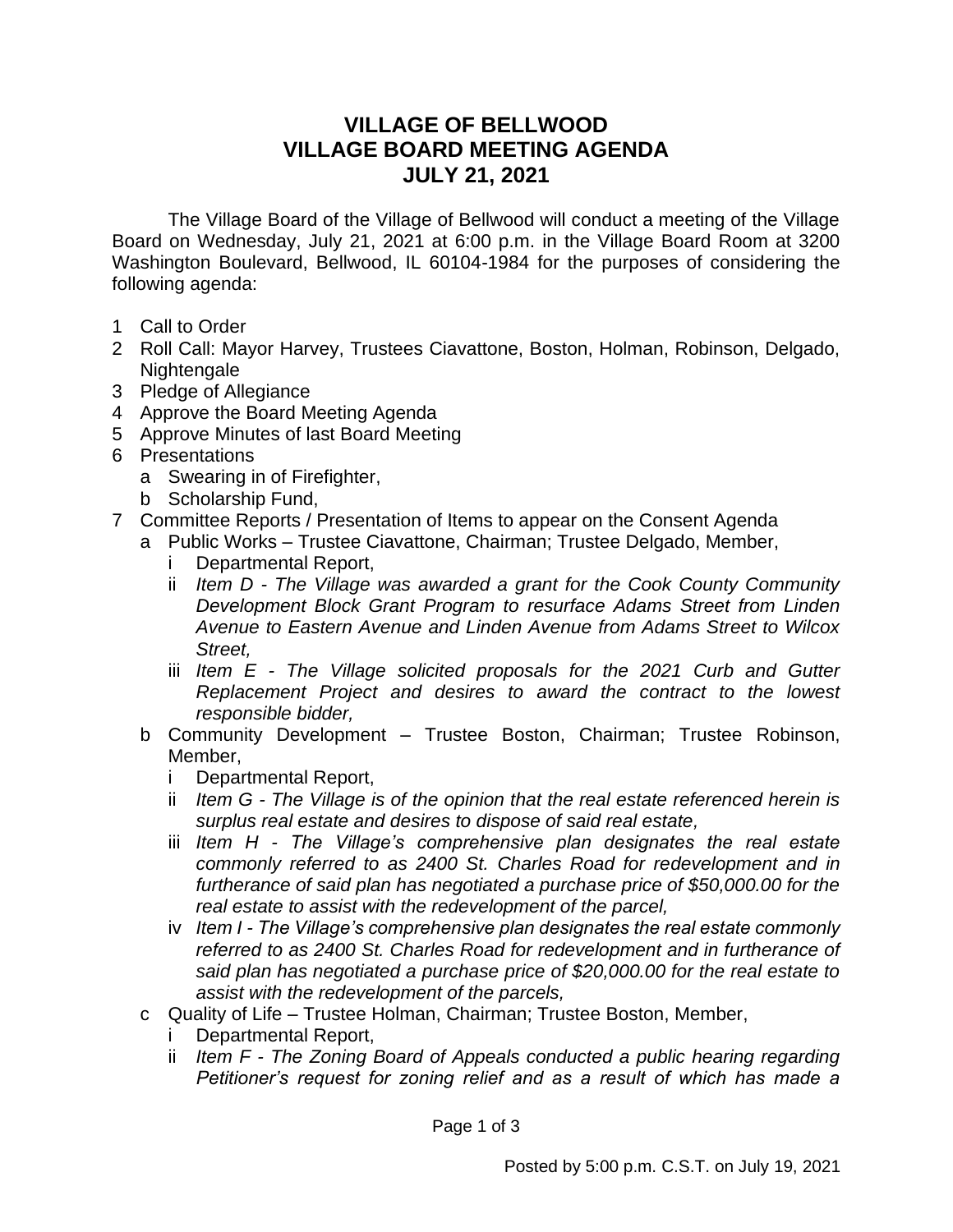*recommendation pertaining to Petitioner's request to allow for the overhang certain gutters and eaves,*

- d Administration Trustee Robinson, Chairman; Trustee Ciavattone, Member,
	- Departmental Report,
	- ii *Item B - The settlement provides for the resolution of potential litigation as recommended by special counsel,*
	- iii *Item C - The Village current policy restricts the use of the Village's computers and internet to Village business and desires to amend said policy to further clarify to employees and staff that use of Village resources for anything other than Village business is strictly prohibited and subject to discipline up to and including termination,*
- e Public Safety Trustee Delgado, Chairman; Trustee Nightengale, Member,
	- Departmental Report,
	- ii *Item A - The Usage Agreement defines the responsibilities of the respective parties with respect to the Village's use of the Cook County Sheriff's Office Carjacking Dashboard,*
- f Finance Trustee Nightengale, Chairman; Trustee Holman, Member,
	- i Departmental Report,
	- ii Authorize payment of bills,
	- iii Ratify investments,
	- iv *No items appearing on the consent agenda,*
- g Ad Hoc Committees:
	- i Traffic Safety Trustee Nightengale, Chairman; Trustee Holman, Member,
	- ii Other
- 8 Consent Agenda
	- a A Resolution Approving and Authorizing the Execution of an Usage Agreement by and between the Village of Bellwood and the Cook County Sheriff's Office,
	- b A Resolution Approving and Authorizing the Execution of a Release of All Claims by and between the Village of Bellwood and Jalen Reedy,
	- c An Ordinance Amending the Village Employee Handbook Computer Use Policy,
	- d A Resolution Awarding a Contract to the Lowest Responsible Bidder for the Cook County Community Development Block Grant Project No. 2006-081,
	- e A Resolution Approving and Authorizing the Execution of a Contract by and between the Village of Bellwood and GA Paving, LLC 2021 Curb and Gutter Replacement Project,
	- f An Ordinance Granting a Variance for Property Commonly Referred to as 3621 Butterfield Road, Bellwood, Illinois 60104,
	- g A Resolution Authorizing the Sale of Surplus Real Estate commonly referred to as 634 Bellwood Avenue, Bellwood, Illinois 60104,
	- h An Ordinance Authorizing the Acquisition of and Approving a Real Estate Contract for the Real Estate Commonly Referred to as 2400 St. Charles Road, Bellwood, Illinois 60104,
	- i An Ordinance Authorizing the Acquisition of and Approving a Real Estate Contract for the Real Estate Commonly Referred to as 2402-2408 St. Charles Road, Bellwood, Illinois 60104,